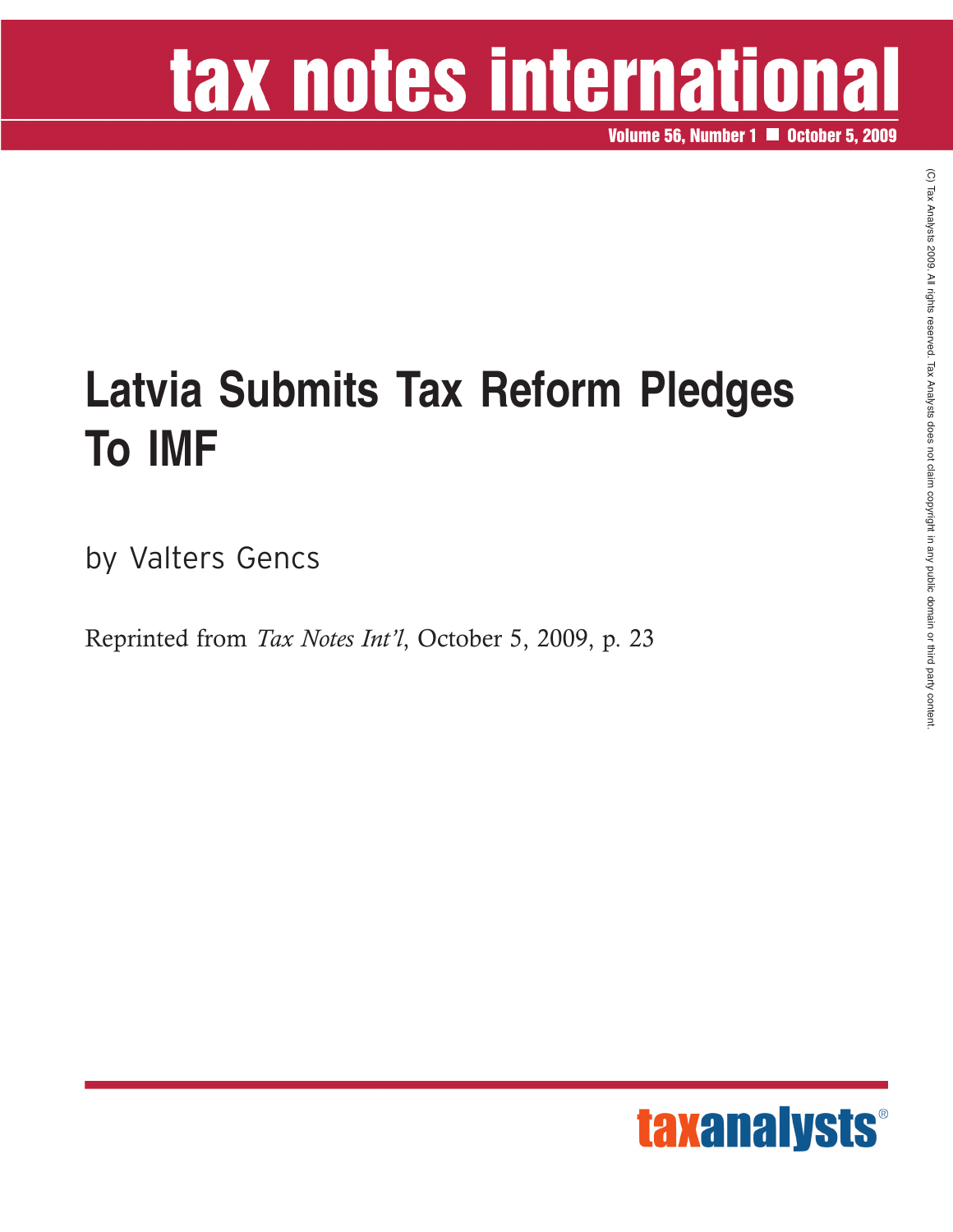## COUNTRY DIGEST

### **Latvia Submits Tax Reform Pledges to IMF**

Latvia's Ministry of Finance on September 7 published a letter of intent to the International Monetary Fund, which outlines the government's plans to lower the deficit in 2010 through tax reforms and spending cuts.

The letter was signed on July 27, 2009, by Valdis Dombrovskis, Latvia's prime minister; Einars Repse, Latvia's finance minister; Ilmars Rimsevics, president of the Bank of Latvia; Irena Krumane, chair of the Financial and Capital Market Commission; and by the government's coalition party chairs.

On September 8 the Latvian government confirmed amendments to Latvia's plan for economic stabilization and growth in a recovery program providing additional measures in accordance with the letter of intent.

#### **Primary Plans**

The government is targeting 2010 budget measures that would ensure a lower fiscal deficit in 2010 than in 2009. The government must submit to Parliament a budget that complies with this goal along with any proposals necessary to implement the measures. The goal is to limit the general government deficit to 8.5 percent of GDP in line with the recommendation of the EU Council of Economic and Finance Ministers.

In the first letter of intent to the IMF (December 18, 2008), Latvia had already committed itself to introduce LVL 500 million (4 percent of GDP) in targeted expenditure cuts and tax measures. The government has set out in the new letter of intent the measures it will implement to meet this objective as a part of the 2010 budget process.

Latvia plans to institute a comprehensive plan to broaden the base of the personal income tax as of 2010 and to introduce a tax on capital. The plan includes a significant reduction or repeal of most tax exemptions and a reduction of disparities in allowances across all sources of income, including pensions and wages. Overall, these measures will yield 1 percent of GDP in 2010 revenues.

Latvia plans to abolish the special self-employed income tax regime and bring the self-employed into the standard personal income tax system. This means the tax rate of the self-employed would rise from 15 percent to 23 percent. It is believed this will support tax compliance.

Latvia also plans to institute means-tested exemptions to expand the base of the real estate tax by applying it to all residential properties on the basis of updated cadastral values. The government believes this could yield significantly more revenue (about 0.75 percent to 1 percent of GDP from 2011 onward) than previously determined. In 2010, while in the transitory regime, the tax would yield about 0.5 percent of GDP in revenue. However, this is still being debated by the government parties.

Also, a broad public service reform would harmonize remunerations across ministries and institutions and significantly reduce wage inequalities. This should generate savings of at least 0.5 percent of GDP.

Latvia also wants to stop indexing pensions, pending the pension reform.

The government also plans to carry out several structural reforms based on a series of functional audits to generate sustainable savings of about 2 percent of GDP.

If these measures are insufficient to meet the target, the government will identify and implement additional measures that would be effective January 1, 2010, and are estimated to yield 2.5 percent of GDP. The additional measures include:

- increasing the general VAT rate from 21 percent to 23 percent — it is estimated this would yield about 0.5 percent of GDP;
- making the personal income tax system more progressive by raising the average effective tax rate to approximately 25 percent for people earning more than LVL 500 per month through a graduated increase in the marginal rate — this should yield 0.5 percent of GDP; and
- securing an additional 1.5 percent of GDP in expenditure cuts during the budget process, including fundamental revisions in line with the ministries' budget bases.

 $\widehat{\Omega}$  TaxAnalysts

2009.

All rights

reserved.

Tax